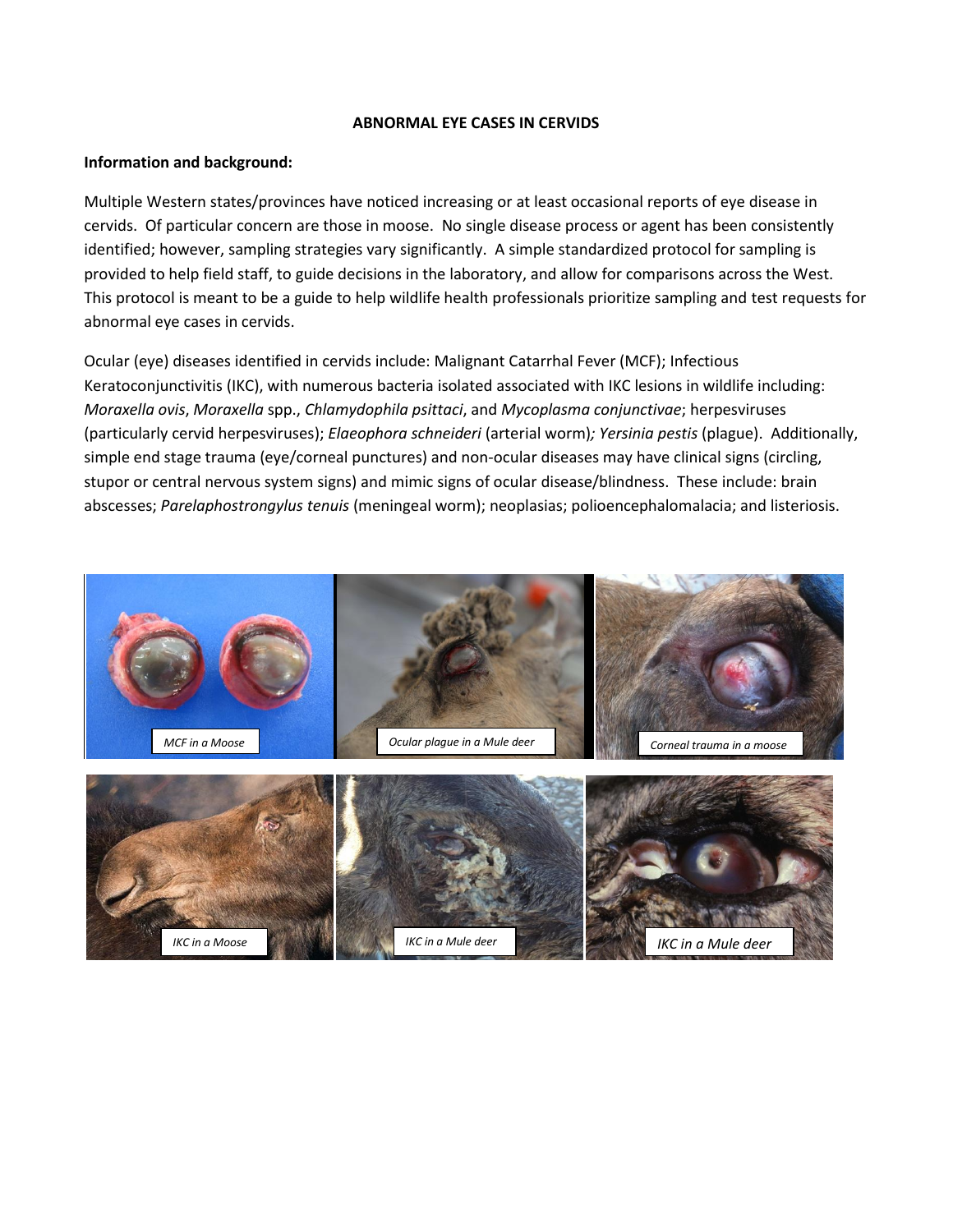# **ABNORMAL EYE CASES IN CERVIDS – STANDARD PROTOCOL**

### **Postmortem Samples (Head only):**

- 1. Photograph eyes (as soon after death as possible)
- 2. Provide history including:
	- a. Clinical signs circling, stumbling, running into things, unreactive (to audio? visual?)
	- b. Location site descriptors including proximity to agriculture or industrial infrastructure
	- c. Age
	- d. Sex
	- e. Species
- 3. Remove, double bag and submit intact head. Label well and freeze if more than 24 hr to reach local diagnostic laboratory.
	- a. **Pathologist will**:
		- i. Head:
			- 1. Examine whole brain grossly for a brain abscess (central blindness) and histologically for poloiencephalomalacia, listeriosis, viral infections
			- 2. Examine oral cavity for erosions or ulcerative lesions
			- 3. Examine internal carotid arteries for *Elaeophora schneideri* (arterial worm)
			- 4. Check meninges and cranial vascular sinuses for *Parelaphostrongylus tenuis* (meningeal worm). If appropriate, conduct histology of brain and optic nerves for embedded nematodes.
		- ii. Eyes:
			- 1. Remove one eye whole, both if apparent bilateral blindness \*\*
			- 2. Inject at the limbus with formalin and fix in formalin histopathology
			- 3. **OR** immerse entire globe in formalin
			- 4. **OR** immerse entire globe in Davidson's solution
		- \*\*check with pathologist for fixation preferences
			- 5. Corneas
				- a. Remove fresh cornea and fresh conjunctiva (pool them for diagnostics). Flame instruments between samples. Sample conjunctiva from above/below middle of eye, avoiding medial and lateral canthus regions where secondary agents accumulate.
				- b. Some pathologists prefer to leave cornea intact. Leaves option of PCR on paraffin tissues if appropriate
				- c. Sample or swab (BD Culture swab) cornea at ulceration or visible lesions.
					- i. Submit for:
						- 1. Aerobic culture
						- 2. *Mycoplasma* PCR
						- 3. *Chlamydophila* PCR
						- 4. IBR PCR